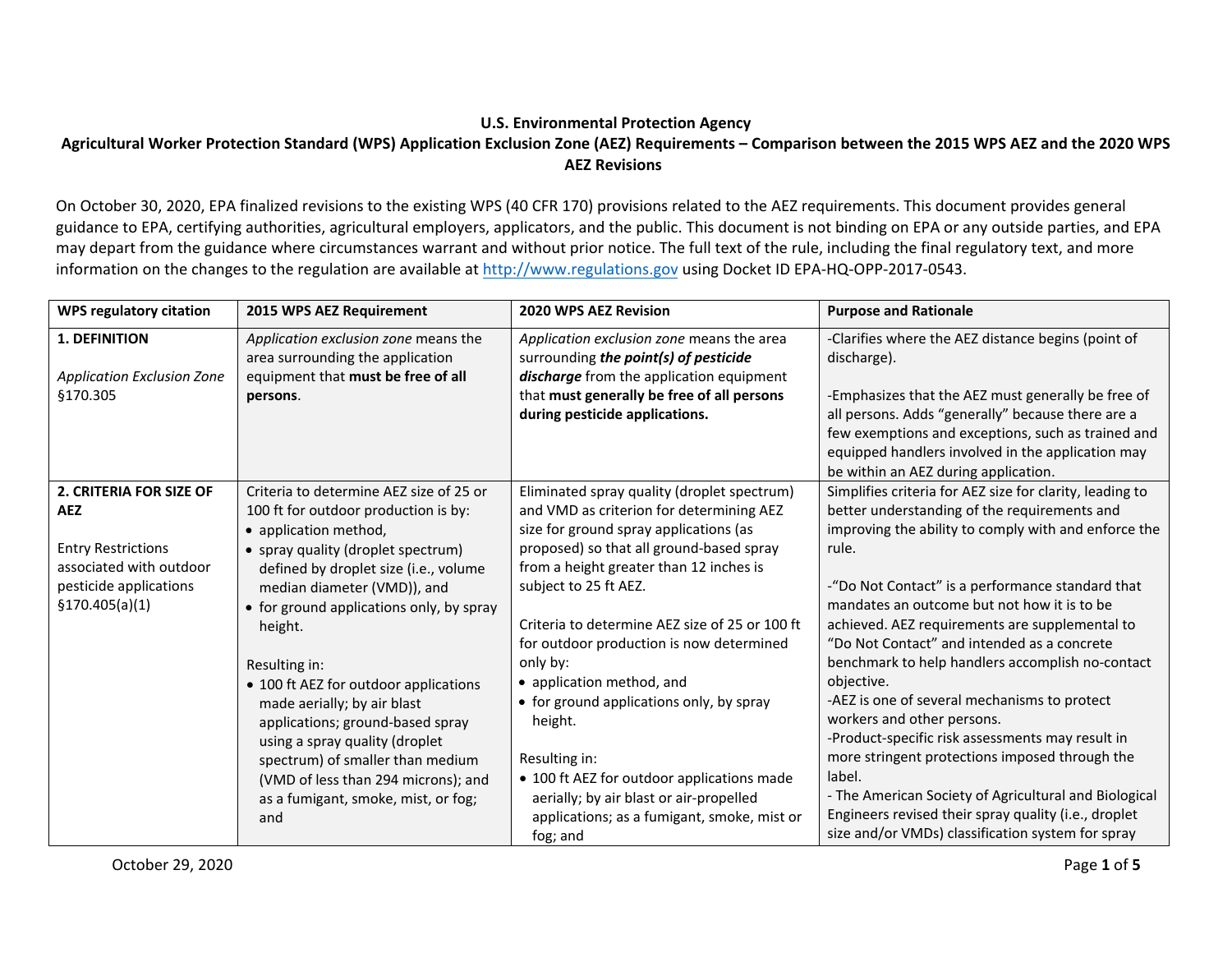| <b>WPS regulatory citation</b>                                                                                                                                                                                                        | 2015 WPS AEZ Requirement                                                                                                                                                                                                                                                                 | 2020 WPS AEZ Revision                                                                                                                                                                                                                                                                    | <b>Purpose and Rationale</b>                                                                                                                                                                                                                                                                                                                                                                                                                                                                                                                                                                                                                                                                                                                                                                                                                                                                                                                                                                                                                                                                                                                                     |
|---------------------------------------------------------------------------------------------------------------------------------------------------------------------------------------------------------------------------------------|------------------------------------------------------------------------------------------------------------------------------------------------------------------------------------------------------------------------------------------------------------------------------------------|------------------------------------------------------------------------------------------------------------------------------------------------------------------------------------------------------------------------------------------------------------------------------------------|------------------------------------------------------------------------------------------------------------------------------------------------------------------------------------------------------------------------------------------------------------------------------------------------------------------------------------------------------------------------------------------------------------------------------------------------------------------------------------------------------------------------------------------------------------------------------------------------------------------------------------------------------------------------------------------------------------------------------------------------------------------------------------------------------------------------------------------------------------------------------------------------------------------------------------------------------------------------------------------------------------------------------------------------------------------------------------------------------------------------------------------------------------------|
|                                                                                                                                                                                                                                       | • 25 ft AEZ during applications using a<br>spray method not listed above and<br>when sprayed at a height greater than<br>12 inches from the planting medium<br>using a spray quality (droplet<br>spectrum) of medium or larger<br>(volume median diameter of 294<br>microns or greater). | • 25 ft AEZ during applications using a spray<br>method not listed for 100 ft AEZ and when<br>sprayed at a height greater than 12 inches<br>from the soil surface or planting medium.                                                                                                    | nozzles, and the WPS spray quality criterion is no<br>longer appropriate. Retaining the WPS spray quality<br>criterion would make it confusing and difficult for<br>applicators to comply.<br>-Cost and burden of a 100-foot AEZ for all ground<br>spray applications would be disproportionate to<br>benefits.                                                                                                                                                                                                                                                                                                                                                                                                                                                                                                                                                                                                                                                                                                                                                                                                                                                  |
| 3. LIMITING THE AEZ TO<br><b>WITHIN THE</b><br><b>ESTABLISHMENT'S</b><br><b>BOUNDARIES</b><br>Requirements during<br>applications to protect<br>handlers, workers and<br>other persons $-$<br>Suspending applications<br>\$170.505(b) | Handlers must suspend application if<br>workers or other persons* are in the<br>AEZ-handlers' AEZ responsibilities<br>extend beyond the boundaries of<br>agricultural establishment.<br>*Other than trained and equipped<br>handlers involved in the application.                        | Handlers must suspend application if workers<br>or other persons are in the AEZ - but limits<br>the handlers' AEZ responsibilities to within<br>the boundaries of the agricultural<br>establishment.<br>Revision effectively limits the AEZ to within<br>the establishment's boundaries. | -Simplifies the requirements so the handlers'<br>responsibilities to suspend applications coincide<br>with areas where the owner has control over<br>people's movement by other persons.<br>-"Do Not Contact" provision remains in place;<br>applies regardless of distance from application<br>equipment and whether persons are on or off the<br>establishment.<br>-Enhanced training since Dec. 2018 has improved<br>understanding and compliance with the "Do Not<br>Contact" provision. These trainings include best<br>application practices intended to prevent contact<br>from pesticide applications, such as:<br>-Assessing wind and weather conditions to prevent<br>drift.<br>-Adjust application methods.<br>-Ask persons to move until application is complete.<br>-Adjust area or path of equipment away from<br>persons.<br>-Eliminates confusion and complexity. Owners are<br>already required not to allow or direct persons not<br>involved in the application to enter or remain in the<br>AEZ within the establishment's boundaries. Brings<br>the agricultural employer's and the handlers'<br>responsibilities in line with one another. |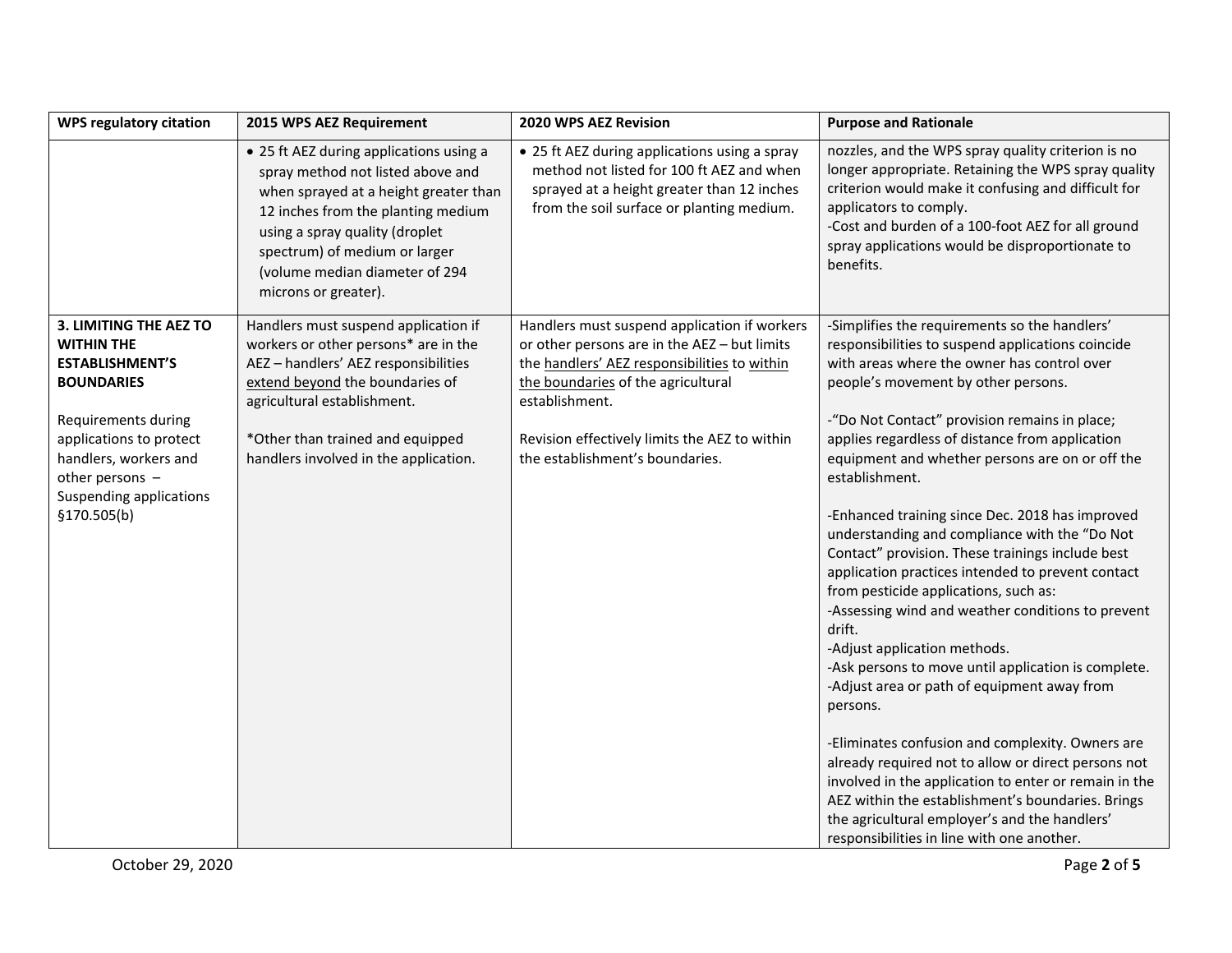| <b>WPS regulatory citation</b>                                                                                                                                                                                                                                                                                                 | 2015 WPS AEZ Requirement                                                                                                                                                                                                                                 | 2020 WPS AEZ Revision                                                                                                                                                                                                                                                                                                                                                    | <b>Purpose and Rationale</b>                                                                                                                                                                                                                                                                                                                                                                                                                                                                                                                                     |
|--------------------------------------------------------------------------------------------------------------------------------------------------------------------------------------------------------------------------------------------------------------------------------------------------------------------------------|----------------------------------------------------------------------------------------------------------------------------------------------------------------------------------------------------------------------------------------------------------|--------------------------------------------------------------------------------------------------------------------------------------------------------------------------------------------------------------------------------------------------------------------------------------------------------------------------------------------------------------------------|------------------------------------------------------------------------------------------------------------------------------------------------------------------------------------------------------------------------------------------------------------------------------------------------------------------------------------------------------------------------------------------------------------------------------------------------------------------------------------------------------------------------------------------------------------------|
| <b>4. EASEMENTS WITHIN</b><br><b>AEZ</b><br><b>Entry restrictions</b><br>associated with outdoor                                                                                                                                                                                                                               | Agricultural employers must not allow<br>or direct anyone* to enter or remain in<br>the treated area or AEZ.<br>Handlers must suspend application if                                                                                                     | In addition to the changes noted in 3.<br>LIMITING THE AEZ TO WITHIN THE<br><b>ESTABLISHMENT'S BOUNDARIES, the rule</b><br>adds exception for persons not employed by<br>the establishment who are on or in                                                                                                                                                              | Agricultural employers typically have no control<br>over persons on their property subject to an<br>easement.<br>Simplifies requirement so handler can continue                                                                                                                                                                                                                                                                                                                                                                                                  |
| pesticide applications<br>\$170.405(a)(2)                                                                                                                                                                                                                                                                                      | workers or other persons* are in AEZ.<br>*Other than trained and equipped                                                                                                                                                                                | easements within the AEZ so that the handler<br>may to continue with the application.                                                                                                                                                                                                                                                                                    | applications in areas where the owner has no<br>control of movement by other persons.                                                                                                                                                                                                                                                                                                                                                                                                                                                                            |
| Requirements during<br>applications to protect<br>handlers, workers, and<br>other persons-<br>Suspending applications<br>\$170.505(b)                                                                                                                                                                                          | handlers involved in the application.                                                                                                                                                                                                                    | The handler must still comply with the "Do<br>Not Contact" requirement.                                                                                                                                                                                                                                                                                                  | The handler must not allow pesticides to contact<br>others through spray or by drift. ("Do Not Contact"<br>requirement still applies.)<br>(See discussion on handler responsibilities and<br>training above for "LIMITING THE AEZ TO WITHIN<br>THE ESTABLISHMENT'S BOUNDARIES")                                                                                                                                                                                                                                                                                  |
| <b>5. IMMEDIATE FAMILY IN</b><br><b>CLOSED SHELTERS WITHIN</b><br><b>THE AEZ</b><br><b>Entry restrictions</b><br>associated with outdoor<br>pesticide applications<br>\$170.405(a)(2)<br>Requirements during<br>applications to protect<br>handlers, workers, and<br>other persons-<br>Suspending applications<br>\$170.505(b) | Farm owners and their immediate<br>families are exempt from many but not<br>all WPS requirements. Applications<br>would have to be suspended, or<br>owners/families would have to leave<br>their home/buildings if within the AEZ<br>during application. | - Exempt farm owners when the owner is<br>performing handler activities so that owners'<br>immediate family may remain inside closed<br>buildings that are within the AEZ.<br>- 3 <sup>rd</sup> party handlers may continue the<br>application with owner's immediate family in<br>closed building, but only if the owner informs<br>and instructs the handler to do so. | As with other owner and immediate family<br>exemptions, EPA presumes the owner will take the<br>necessary steps to protect his/her family and can<br>best decide whether to remove family from<br>enclosed buildings within the AEZ.<br>EPA did not foresee in 2015 that owners' families<br>would have to vacate closed shelters when<br>applications are made in the evening or early<br>morning to account for weather conditions or for<br>pollinator protection or other product-specific<br>requirements.<br>-"Do Not Contact" provision remains in place. |
| Exemptions for owners of<br>agricultural establishments<br>and their immediate<br>families<br>§171.601                                                                                                                                                                                                                         |                                                                                                                                                                                                                                                          |                                                                                                                                                                                                                                                                                                                                                                          |                                                                                                                                                                                                                                                                                                                                                                                                                                                                                                                                                                  |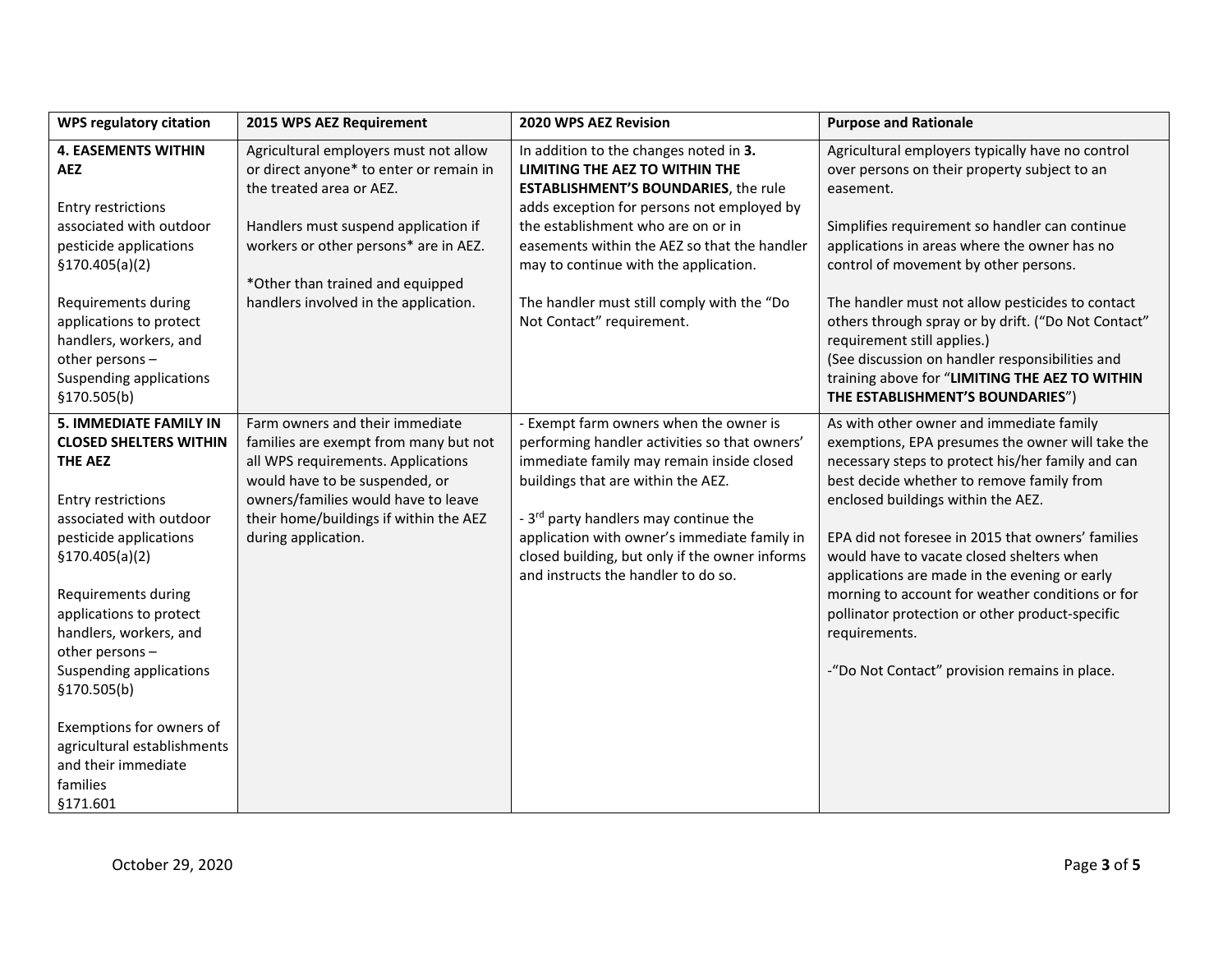| <b>WPS regulatory citation</b>                                                                                                                                                  | 2015 WPS AEZ Requirement                                                                                                                               | <b>2020 WPS AEZ Revision</b>                                                                                                                                                                                                                                             | <b>Purpose and Rationale</b>                                                                                                                 |
|---------------------------------------------------------------------------------------------------------------------------------------------------------------------------------|--------------------------------------------------------------------------------------------------------------------------------------------------------|--------------------------------------------------------------------------------------------------------------------------------------------------------------------------------------------------------------------------------------------------------------------------|----------------------------------------------------------------------------------------------------------------------------------------------|
| <b>6. RESUMING SUSPENDED</b><br><b>APPLICATIONS</b><br>Requirements during<br>applications to protect<br>handlers, workers, and<br>other persons $-$<br>Suspending applications | Handlers must suspend an application<br>when persons* are within the AEZ.<br>*Other than trained and equipped<br>handlers involved in the application. | Handlers must suspend an application when<br>persons* are within the AEZ within the<br>boundaries of the establishment. Handlers<br>may resume an application that was<br>suspended because of persons present in the<br>AEZ when those persons have vacated the<br>AEZ. | Clarifies that suspending applications was meant to<br>be temporary until persons not participating in the<br>application have left the AEZ. |
| \$170.505(b)                                                                                                                                                                    |                                                                                                                                                        | *Other than trained and equipped handlers<br>involved in the application, persons not<br>employed by the establishment who are on<br>or in easements within the AEZ, and owners<br>and their immediate family within closed<br>buildings                                 |                                                                                                                                              |
|                                                                                                                                                                                 |                                                                                                                                                        | See 4. EASEMENTS WITHIN AEZ and<br>5. IMMEDIATE FAMILY IN CLOSED SHELTERS.<br>The "Do Not Contact" requirement remains in<br>place in these situations.                                                                                                                  |                                                                                                                                              |